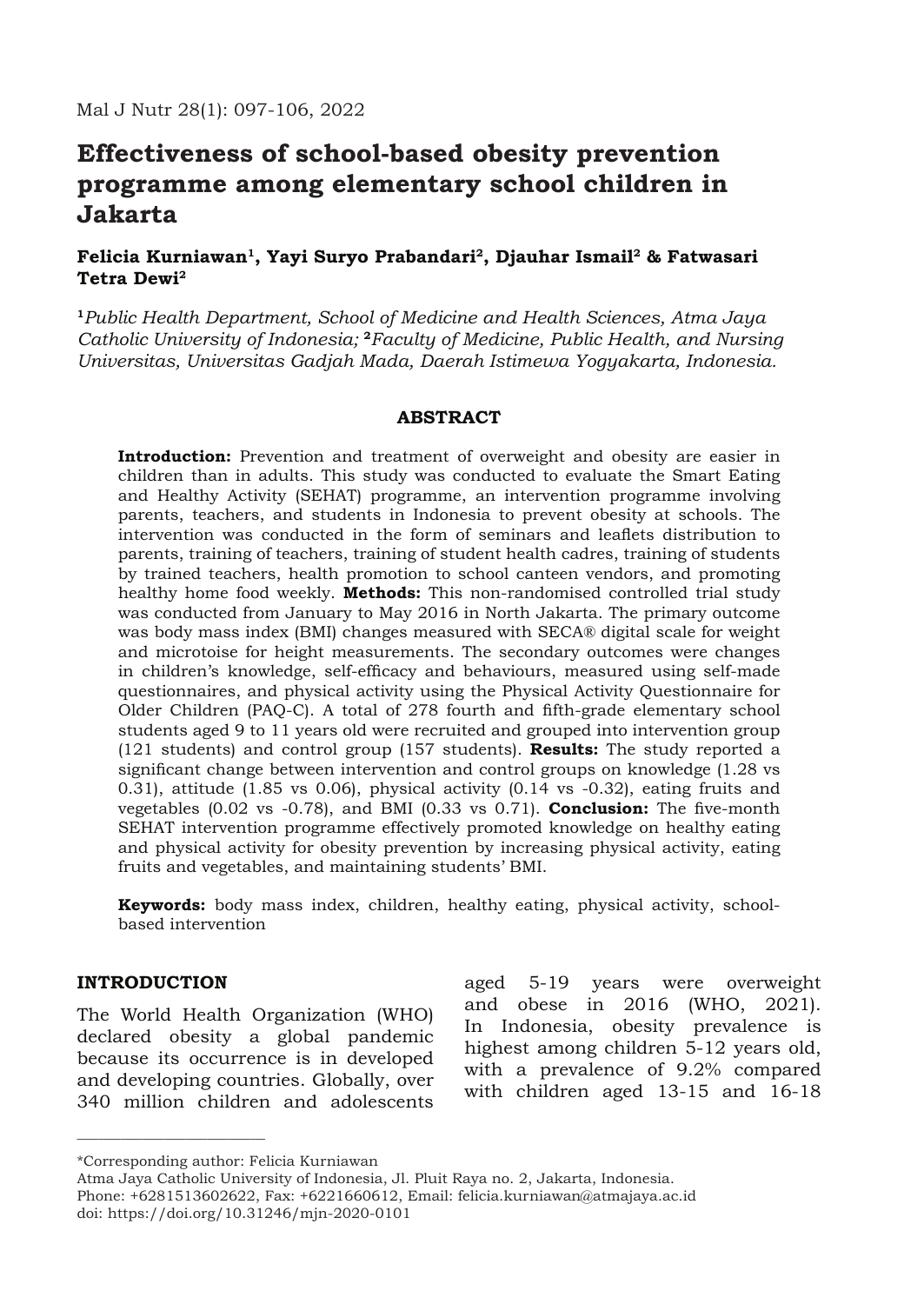years (4.8% and 4.0%), respectively. The highest prevalence of obesity in children aged 5-12 years in Indonesia is in Jakarta, with approximately 14.0% (Kementrian Kesehatan RI, 2018).

Childhood overweight and obesity can persist into adulthood, causing an impact on both physical and psychological health, which reduces their quality of life. A research showed that over 60% of overweight children will continue to be overweight in early adulthood (Nittari *et al.,* 2019). Simulation research estimated that more than half (57.3%) of the children and adolescents would be obese by 35 years old, and half of the total prevalence of obesity begins in childhood (Ward *et al.,* 2017). Furthermore, one of the risk factors of adulthood obesity is adiposity rebound in early childhood. The impact of obesity can include shortterm effects such as early puberty in children, menstrual irregularities, sleep disorders, psychological issues, as well as long-term consequences such as cardiovascular diseases, type 2 diabetes, high cholesterol level, liver diseases, and other chronic diseases (Kansra, Lakkunarajah & Jay, 2021; Sahoo *et al.,* 2015; Yan & Mi, 2021). Furthermore, several studies reported that obesity has become an economic burden in both developed and developing countries. The impact on health care cost includes the increased spending on obesity-related illnesses of a country (Biener, Cawle & Meyerhoefer*,* 2017; Tremmel *et al.,* 2017).

Childhood is a critical period because there is rapid development in physical, neurological, and social functions. Thus, prevention and treatment of overweight and obesity are considered more accessible during this period. Besides, it has been shown that intervention of obesity in adulthood faces more difficulties than in childhood (Lambrinou *et al.,* 2020; Yan & Mi, 2021). Therefore, childhood populations are a priority in implementing obesity intervention strategies.

School-based interventions are considered essential because: 1) primary school education is compulsory and reaches all children with varied backgrounds, 2) schools are places where children spend most of their time, 3) schools offer education and opportunities for physical education and activities, 4) schools offer an environment to easily apply interventions, 5) schools can also reach many children in a short time, 6) schools have teaching staff who can facilitate and contribute to intervention programmes, and 7) schools can actively involve parents in certain activities (Lambrinou *et al.*, 2020; van de Kolk *et al.,* 2019).

This research was based on the Social Cognitive Theory (SCT) from Bandura (Tougas *et al*., 2015). This SCT states that human behaviour results from the interaction between personal factors (such as self-expectations, selfperceptions, goals, and intentions), cognitive, and environmental factors. Bandura explained that self-efficacy plays an essential role in an individual's capacity to organise and execute things, thus affecting his/her self-esteem and ability to compete with other individuals (Fertman & Allensworth, 2010; Tam *et al.,* 2012).

The SEHAT (Smart Eating and Healthy Activity) programme, a schoolbased health promotion intervention, was implemented to prevent the increasing prevalence of obesity in primary school students. The target participants of this study were children aged 9-11 years old because they could fill out the questionnaire and the incidence of obesity begins to increase at this age (Sahota *et al.*, 2001).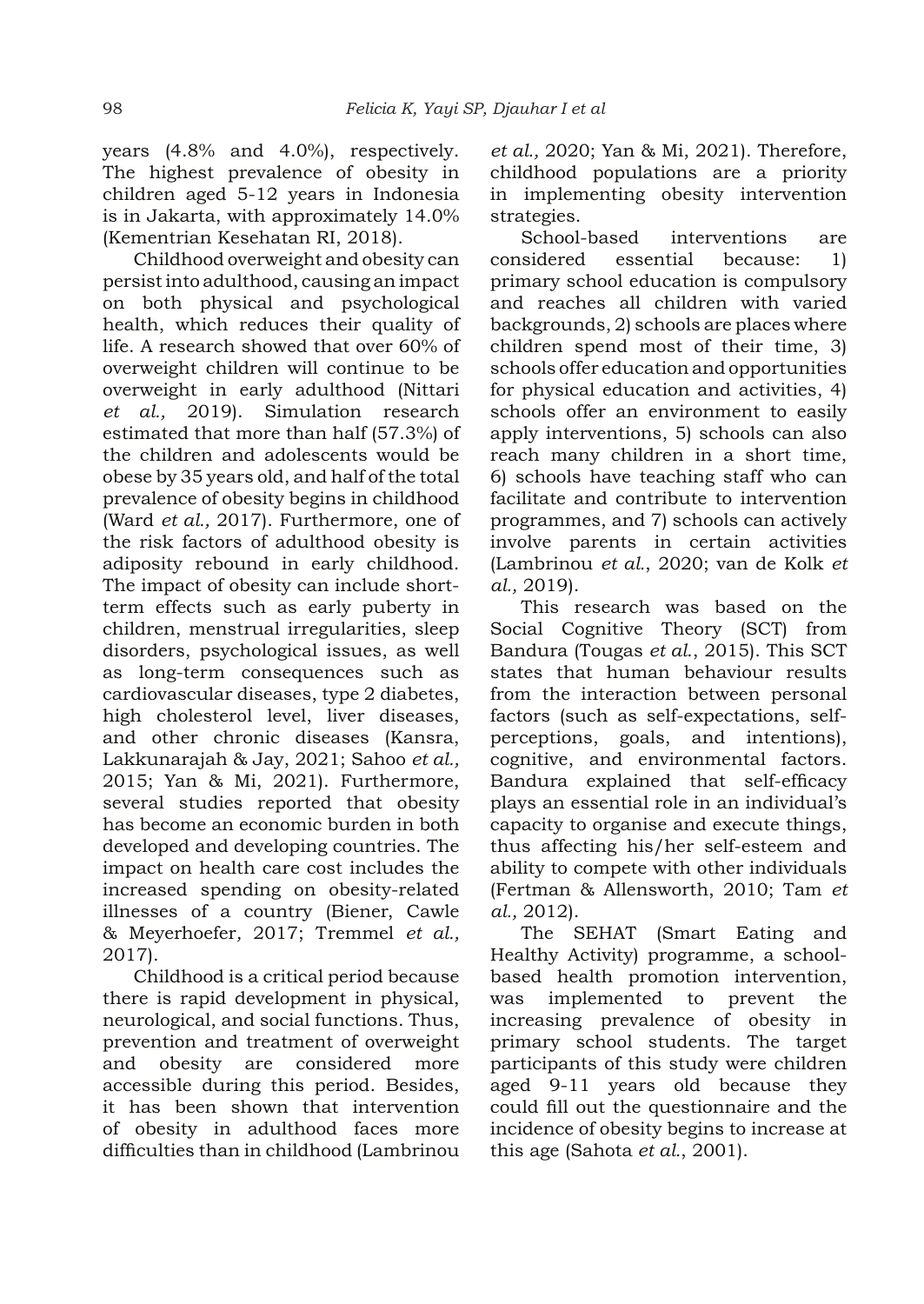## **MATERIALS AND METHODS**

#### **Study design & procedures**

This was a quantitative research using a quasi-experimental non-equivalent pretest and post-test control group design. This study took place in North Jakarta with a heterogeneous society of different ethnicities, religions, and socioeconomic status, like most Jakarta areas.

The school criteria was accredited-A elementary schools with a prevalence of at least 30% overweight and obese students in grades IV and V. The intervention group was selected based on the number of students who were overweight and obese, and their availability to participate in the health promotion programme to prevent obesity in elementary school children. Students from each group were taken from two different elementary schools, one public school and one private school in North Jakarta. The intervention was conducted in Penjaringan Subdistrict, and the control group was conducted in a different sub-district from the intervention group, namely Pademangan District.



\*The parents or the students did not fully attend the programme or the respondent data were incomplete

**Figure 1.** Flow chart of study population during the intervention study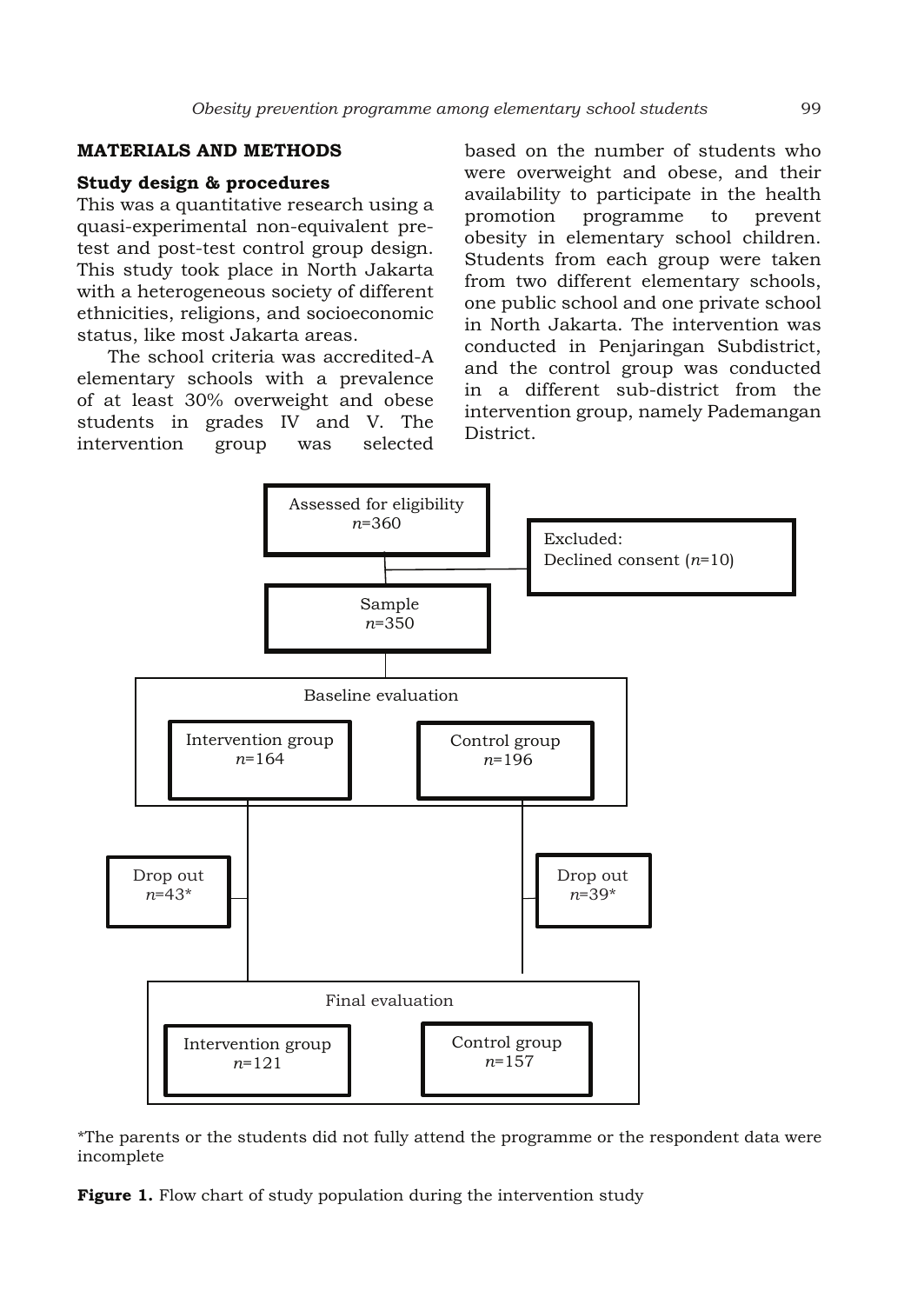This study was conducted during the 2015-2016 academic year. Although initial data were taken in early January 2016, the programme was held from January until May 2016 and evaluated in early June 2016.

# **Participants**

This study used proportional stratified non-random sampling for both intervention and control groups. The inclusion criteria were: 1) students aged 9-11 years old; 2) students with normal and overweight body mass index (BMI); and 3) students who were willing to participate. The exclusion criteria were: 1) students who did not take the pretest or post-test; 2) students who left or changed school in the middle of the intervention; or 3) students who did not complete the training.

In total, four schools were selected in this study. Initially, 360 students were assessed. Of these, 82 students were excluded based on the exclusion criteria due to several reasons such as family issues and waking up late. In total, the study analysed 278 students, which consisted of 121 students in the intervention group and 157 students in the control group (Figure 1). All participants took pre-test, post-test, and provided their weight and height measurements.

# **Approval and consent**

This study's ethical clearance was approved by the Ethical and Research Committee of Atma Jaya Catholic University of Indonesia, Faculty of Medicine. All fourth and fifth-grade students who met the inclusion criteria were provided with verbal information about the study at the time of recruitment. In addition, written information was also provided to parents or guardians and they were asked for their written consent prior to their child's participation in this study.

#### **SEHAT programme**

This intervention aimed to prevent childhood obesity by expanding their knowledge, manners, self-efficacy, and outcome expectations of obesity prevention, which would be continued through available human resources at schools, including teachers and students as student health cadres. Student health cadres were eligible by specific criteria (such as intelligent, healthy, enthusiastic leadership, and responsible) and had been trained to carry out some efforts to maintain and improve their own health as well as that of their friends, family, and environment (Direktorat Jenderal Pendidikan Dasar, 2014). These student health cadres were expected to become role models in healthy living for their friends, especially in preventing overweight and obesity. In addition, this intervention also involved parents because they were responsible for regulating their children's eating patterns and behaviours as well as daily physical activity.

The SEHAT intervention programme consisted of six components. Firstly, health promotion to parents by health workers and psychologists was conducted through seminars on nutritional status and obesity, healthy food, physical activity, reading dietary facts, and a parenting guide based on their child's personality. In addition, parents also were given leaflets consisting of four topics about nutritional status and obesity, healthy food, physical activity, and how to read nutritional facts every two weeks. Secondly was training for teachers. Teachers were trained to be facilitators by health workers and given knowledge about healthy food, physical activity, measuring nutritional status, and reading nutrition facts. Thirdly, training of students by trained teachers was done with the help of some doctors. Materials given included information about healthy food, physical activity,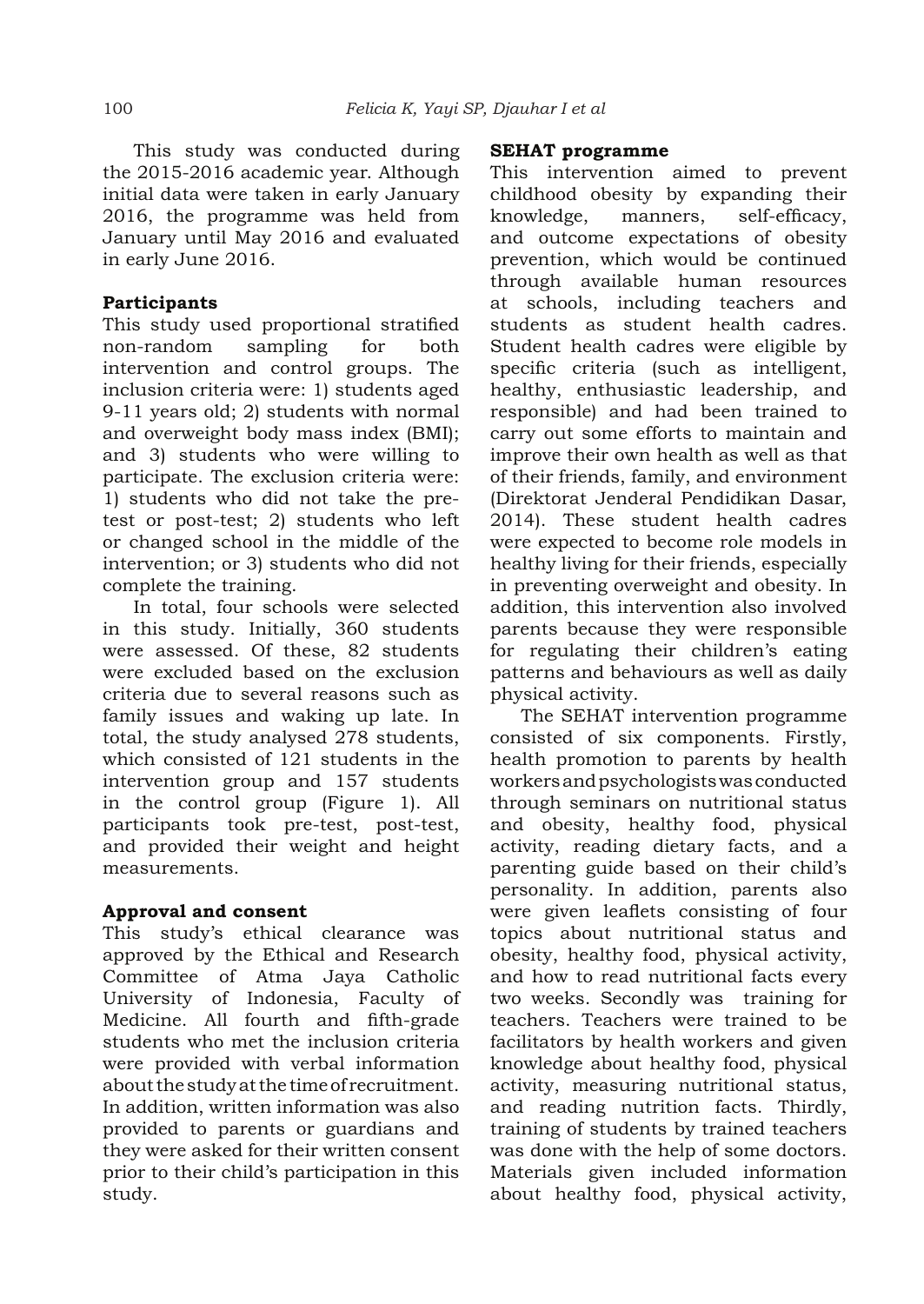obesity, measuring nutritional status, healthy snacks, and reading nutrition facts. Fourth, training of student health cadres included how to motivate their friends. Fifth, health promotion to canteen managers was conducted by health workers about preparing, processing, and serving healthy food; and lastly, healthy food was brought from home once a week. Every Wednesday, students were asked to bring healthy food, including vegetables and fruits, to be eaten together at school during recess.

#### **Instruments**

The primary outcome of this study was BMI changes, and the secondary outcomes were changes of children's knowledge on healthy foods and drinks, physical activity, self-efficacy, and behaviour in physical activity and food intake. A trained research team measured students' BMI. Weight measurements were done using a SECA® digital scale to the nearest 0.1kg, and height measurements were done using a microtoise tape to the nearest 0.1cm. Questionnaire was used as data collection tool. Students were divided into small groups consisting of ten people and asked to fill out a questionnaire with the help of a facilitator. There were 15 questions about healthy foods and drinks, physical activity, and obesity with true or false options. A score of one was given for each correct answer and zero for each wrong answer. The expectation of the outcome was assessed with six statements, where each statement was given three choices with a Likert scale: important, doubtful, and not necessary. For example: "Regular exercise makes me healthy". Self-efficacy was assessed with 15 statements, divided into three groups. Each group consisted of five statements of self-efficacy, i.e., healthy eating behaviour, physical activity, and sedentary lifestyle. For example: "It is

hard for me to eat vegetables if I am not eating with my parents" and "I am lazy to keep exercising if no one accompanies me". Every statement was given three choices with a Likert scale: agree, neither agree nor disagree, and disagree. Physical activity was assessed using the Physical Activity Questionnaire for Older Children (PAQ-C). Each answer was given a score of 1 for very low physical activity, 2 for low physical activity, 3 for adequate physical activity, 4 for high physical activity, and 5 for very high physical activity. The results were obtained from the average score of nine questions (Kowalski & Taylor, 2004). Fruits and vegetables intake and eating behaviours were assessed by filling out questions about like and dislike of eating fruits and vegetables, and the frequency of intake during the last week.

## **Data analysis**

The collected data were analysed with IBM SPSS Statistics version 22.0 (IBM Corp, Armonk, New York, USA). Double entry was done before analysis to avoid data entry errors on quantitative data. A *p*-value of 0.05 was set as the cut-off for statistically significant results. *T*-test was used to measure the differences between intervention and control groups before and after the intervention.

## **RESULTS**

Characteristics of the study participants between two groups were found to be not statistically significant (*p*>0.05) at the start of the study; thus, it can be concluded that there were no baseline differences between intervention and control groups (Table 1).

At the end of the SEHAT programme, the results showed a significant increase in knowledge mean values (*p*<0.05). On the contrary, there were no significant differences in self-efficacy and outcome expectations between pre-test and post-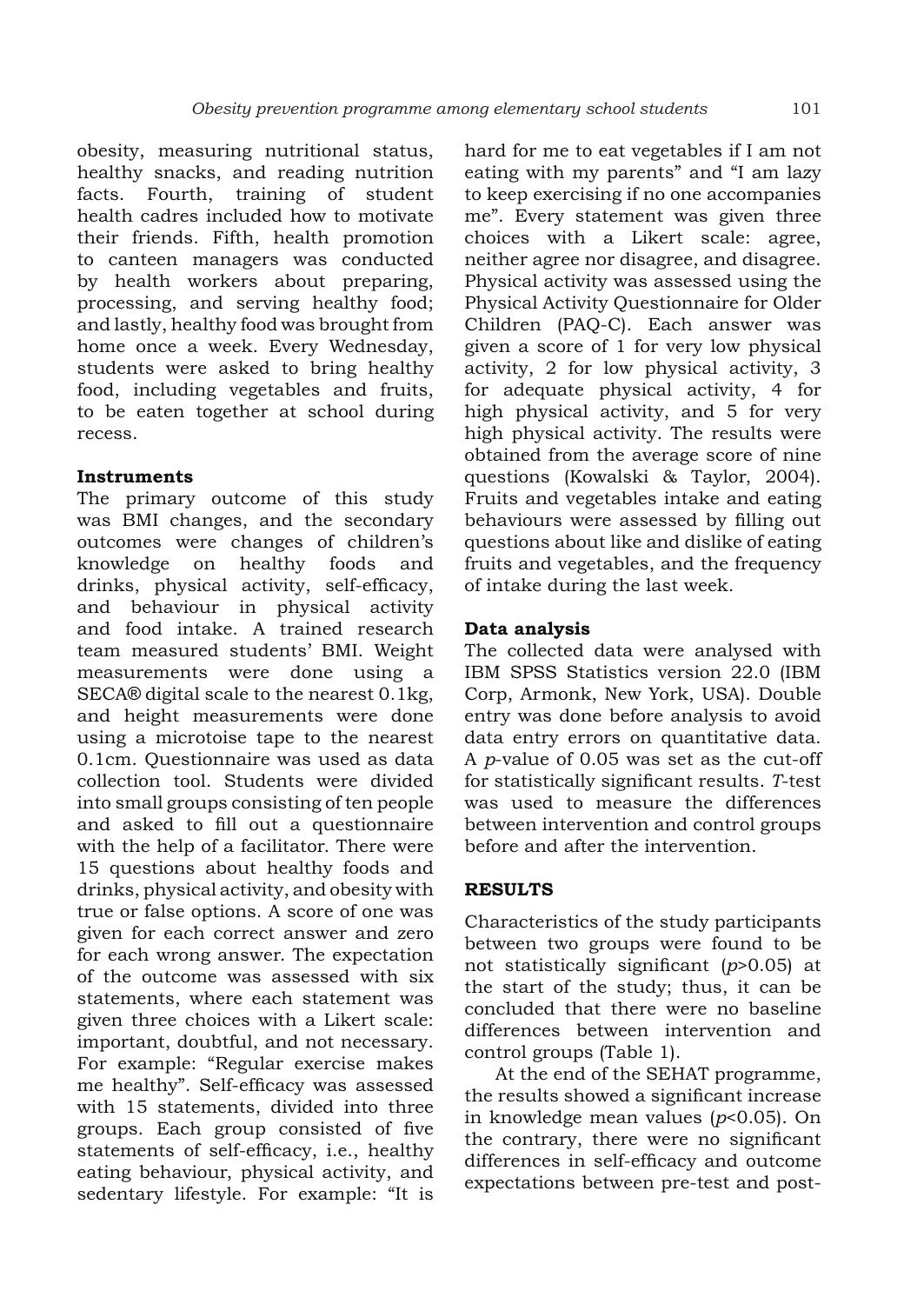| Variables                   | Intervention $(n=121)$ |            | Control $(n=157)$ |             |            |
|-----------------------------|------------------------|------------|-------------------|-------------|------------|
|                             | $mean \pm SD$          | $n(\%)$    | $mean \pm SD$     | $n(\%)$     | $p$ -value |
| <b>Sex</b>                  |                        |            |                   |             |            |
| Male                        |                        | 52 (43.0)  |                   | 68 (43.3)   | 0.955      |
| Female                      |                        | 69 (57.0)  |                   | 89 (56.7)   |            |
| School year                 |                        |            |                   |             |            |
| Grade IV                    |                        | 51 (42.1)  |                   | 72 (45.9)   | 0.538      |
| Grade V                     |                        | 70 (57.9)  |                   | 85 (54.1)   |            |
| BMI $(kg/m^2)$              | 17.53±2.28             |            | $17.17 \pm 2.28$  |             | 0.171      |
| Father's educational status |                        |            |                   |             |            |
| Primary school passed       |                        | 33(27.3)   |                   | 29 (18.5)   | 0.453      |
| High school and above       |                        | 88 (72.7)  |                   | 128 (81.5)  |            |
| Father's occupation         |                        |            |                   |             |            |
| Employed                    |                        | 120 (99.2) |                   | 157 (100.0) | 0.255      |
| Unemployed                  |                        | 1(0.8)     |                   | 0(0.0)      |            |
| Mother's educational status |                        |            |                   |             |            |
| Primary school passed       |                        | 43 (35.5)  |                   | 36 (22.9)   | 0.178      |
| High school and above       |                        | 78 (64.5)  |                   | 121 (77.1)  |            |
| Mother's occupation         |                        |            |                   |             |            |
| Employed                    |                        | 29 (24.0)  |                   | 35(22.3)    | 0.743      |
| Unemployed                  |                        | 92 (76.0)  |                   | 122 (77.7)  |            |

**Table 1.** Demographic profile of the study participants

test on intervention group (*p*>0.05). Still, the mean values of those variables in the intervention group tended to increase.

There was also an increase in the variables of the intervention group by as much as 8.5% on knowledge, 0.3% on outcome expectations, 1.4% on selfefficacy on eating fruits and vegetables, 1.0% on self-efficacy on physical activity, 0.1% on physical activity, and 0.1% on eating fruits and vegetables behaviour. After the intervention period, the increase in BMI in the control group was higher than the intervention group (0.71 vs. 0.33) (Table 2).

Delta-mean between intervention and control groups for knowledge, physical activity, eating fruits and vegetables behaviour, and BMI variables were found to be statistically significant (*p*<0.05), and the intervention was shown to affect these variables (Table 3).

#### **DISCUSSION**

This study aimed to explain the SEHAT programme implementation and results after the programme was implemented for five months. Results after the SEHAT intervention programme showed that there was significant differences in the mean values of knowledge, physical activity, and eating fruits and vegetables behaviour in the intervention group compared to control group, but no significant differences in the outcome expectations, self-efficacy on eating fruits and vegetables, and self-efficacy on physical activity before and after the intervention. Insignificant self-efficacy results could be affected by students' poor outcome expectations in consuming healthy foods and increasing physical activity in daily life.

In Indonesia, parents consider themselves more powerful and often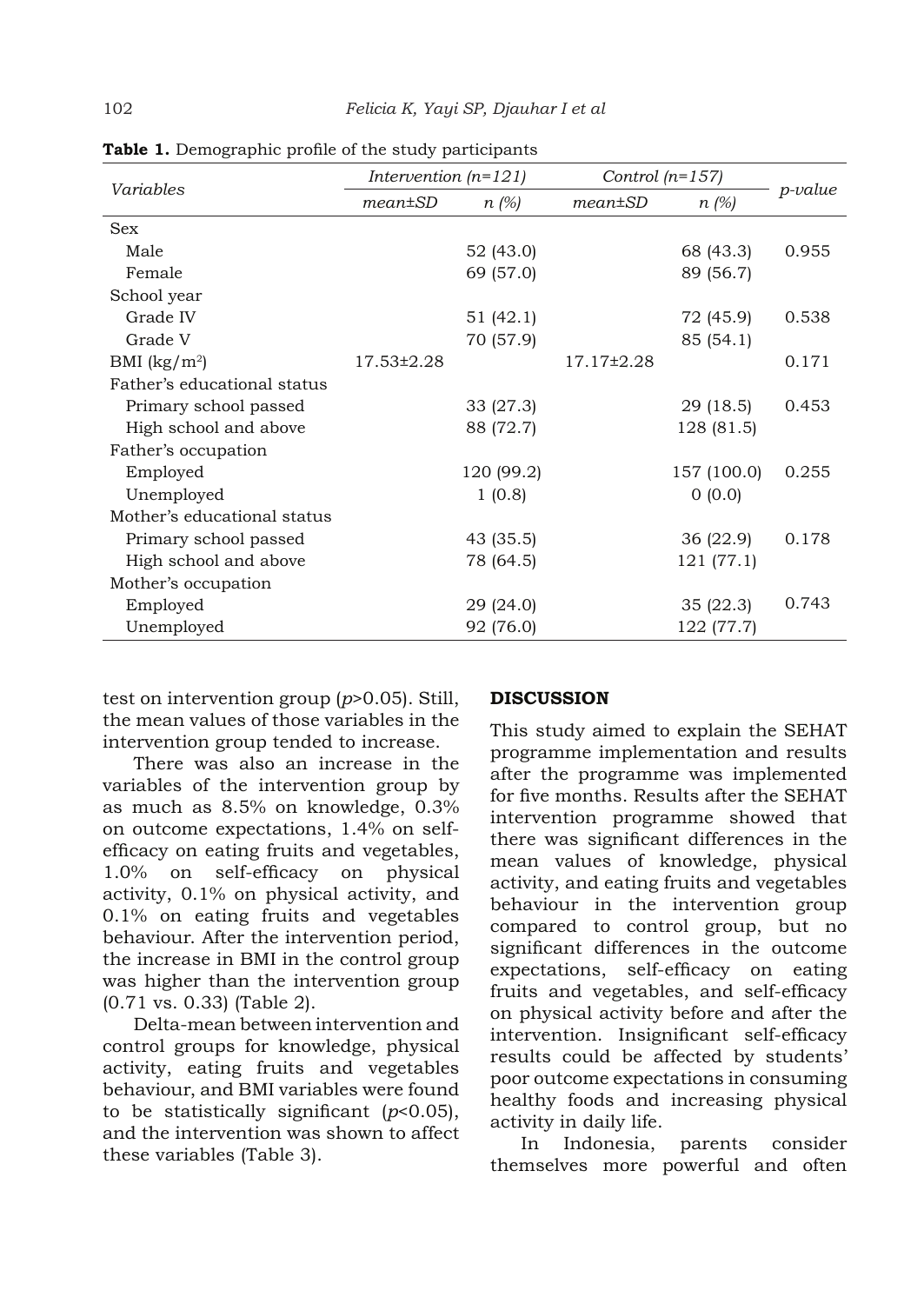| Variable                                         | Control          |            |                  |            |  |
|--------------------------------------------------|------------------|------------|------------------|------------|--|
|                                                  | $Mean \pm SD$    | $p$ -value | Mean±SD          | $p$ -value |  |
| Knowledge                                        |                  |            |                  |            |  |
| Pre-test                                         | $10.50 \pm 2.06$ | $< 0.001*$ | $10.87 \pm 1.96$ | $0.023*$   |  |
| Post-test                                        | 11.79±2.08       |            | 11.18±2.11       |            |  |
| Self-efficacy on eating fruits<br>and vegetables |                  |            |                  |            |  |
| Pre-test                                         | 11.99±2.22       | 0.446      | $12.60 \pm 2.06$ | 0.199      |  |
| Post-test                                        | 12.20±2.20       |            | $13.02 \pm 1.83$ |            |  |
| Self-efficacy on physical<br>activity            |                  |            |                  |            |  |
| Pre-test                                         | $11.61 \pm 2.27$ | 0.582      | 11.82±2.04       | $0.001*$   |  |
| Post-test                                        | 11.76±2.19       |            | 11.90±2.22       |            |  |
| Outcome expectations                             |                  |            |                  |            |  |
| Pre-test                                         | $16.30 \pm 1.56$ | 0.763      | $16.31 \pm 1.88$ | $0.001*$   |  |
| Post-test                                        | 16.36±1.84       |            | 16.68±1.77       |            |  |
| Physical activity                                |                  |            |                  |            |  |
| Pre-test                                         | $2.49\pm0.55$    | 0.368      | $2.55 \pm 0.58$  | $0.012*$   |  |
| Post-test                                        | $2.63 \pm 0.63$  |            | $2.23 \pm 0.58$  |            |  |
| Eating fruits and vegetables<br>behaviour        |                  |            |                  |            |  |
| Pre-test                                         | $9.82 \pm 2.61$  | 0.948      | $10.01 \pm 2.50$ | $0.001*$   |  |
| Post-test                                        | $9.83 \pm 2.41$  |            | $9.23 \pm 2.50$  |            |  |
| BMI $(kg/m^2)$                                   |                  |            |                  |            |  |
| First measurement                                | 17.53±2.28       | $0.001*$   | 17.17±2.28       | $0.001*$   |  |
| Sixth measurement                                | 17.85±2.33       |            | 17.88±2.60       |            |  |

**Table 2.** Mean comparison of knowledge, self-efficacy, outcome expectations, behaviour, and BMI before and after intervention

\**p*<0.05

show their dominance and expect their children to obey their wish. This is by characteristics of the Indonesian culture, where a large power gap exists and indicates individual inequalities in the society (Hofstede, 2001). Based on focus group discussion results, it was shown that most parents required their children to consume the food they have provided. The occurrence of a significant increase in knowledge without increment in outcome expectations and self-efficacy of the intervention group could be caused by parental influence on children's behaviours and eating patterns so that children only obeyed their parents while not increasing their own self-efficacy. Furthermore, based on

the Family Systems Theory and Social Cognitive Theory, studies have found that controlling and restricting practices from a parent would result in higher BMI and lower self-efficacy in adolescents (Loncar, 2019).

After the intervention, there was a significant difference in mean BMI between intervention and control groups. Judging from the results, the SEHAT programme was considered successful in maintaining the stability of BMI in the intervention group. There were also no participants who changed to low or poor nutritional status. Significant differences between intervention and control groups on knowledge, eating fruits and vegetables behaviour, and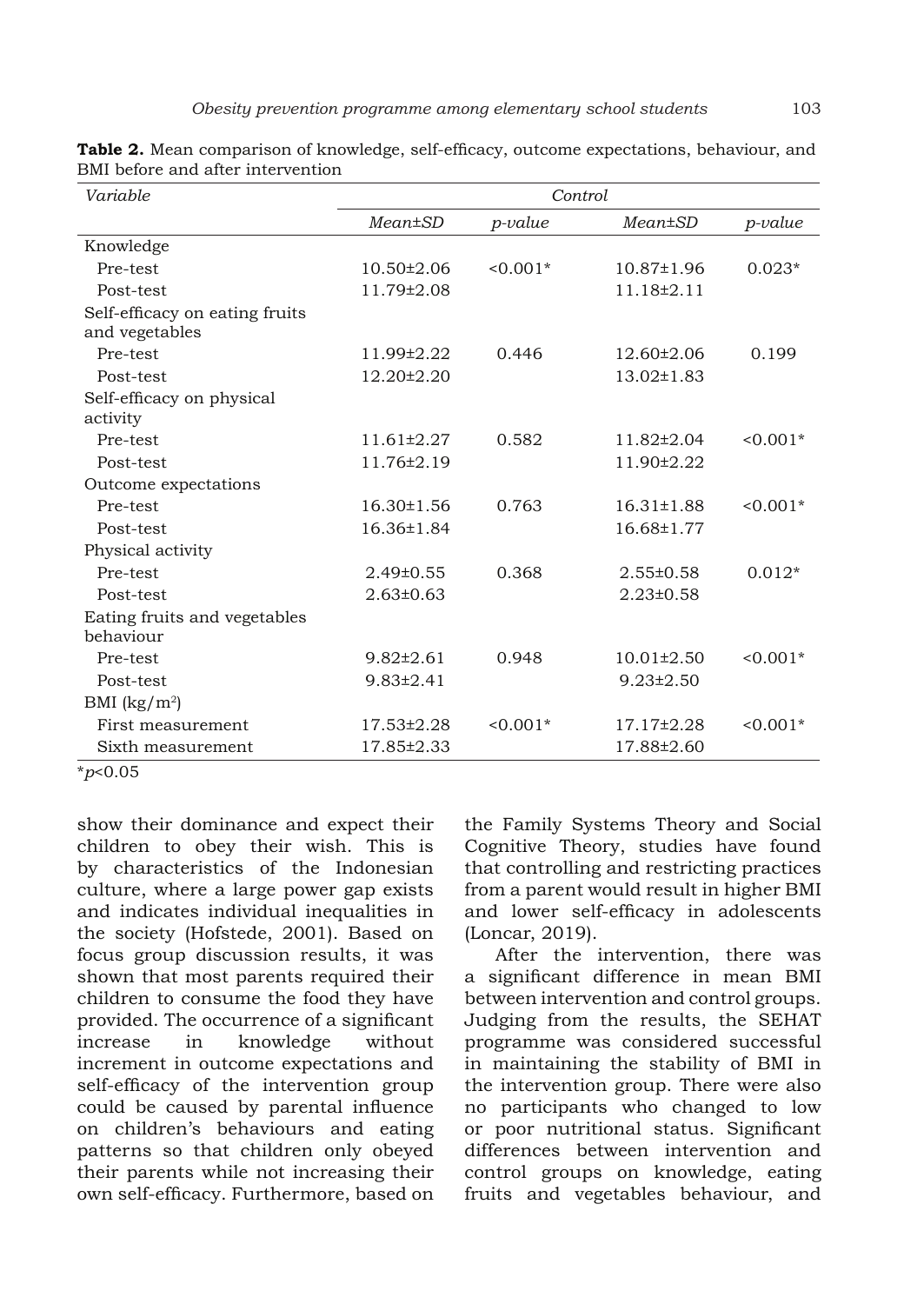| Variable                                      | $\boldsymbol{n}$ | Mean difference  | <i>p-value</i> |
|-----------------------------------------------|------------------|------------------|----------------|
| Knowledge                                     |                  |                  |                |
| Intervention                                  | 121              | 1.28±2.52        | $0.001*$       |
| Control                                       | 157              | $0.31 \pm 2.50$  |                |
| Self-efficacy on eating fruits and vegetables |                  |                  |                |
| Intervention                                  | 121              | $0.21 \pm 2.98$  | 0.531          |
| Control                                       | 157              | $0.42 \pm 2.62$  |                |
| Self-efficacy on physical activity            |                  |                  |                |
| Intervention                                  | 121              | $0.15 \pm 2.93$  | 0.602          |
| Control                                       | 157              | $0.09 \pm 2.54$  |                |
| Outcome expectations                          |                  |                  |                |
| Intervention                                  | 121              | $0.06\pm2.12$    | 0.232          |
| Control                                       | 157              | $0.37 \pm 2.18$  |                |
| Physical activity                             |                  |                  |                |
| Intervention                                  | 121              | $0.14\pm0.72$    | $0.001*$       |
| Control                                       | 157              | $-0.32\pm0.74$   |                |
| Eating fruits and vegetables behaviour        |                  |                  |                |
| Intervention                                  | 157              | $0.02\pm2.84$    | $0.029*$       |
| Control                                       | 121              | $-0.78 \pm 2.80$ |                |
| BMI                                           |                  |                  |                |
| Intervention                                  | 121              | $0.33 \pm 1.01$  | $0.001*$       |
| Control                                       | 157              | $0.71 \pm 0.89$  |                |

**Table 3.** Mean differences between pre-test and post-test in outcome variables for intervention and control groups

\**p*<0.05

physical activity helped the intervention group achieve success in maintaining their BMI to be relatively stable compared to the control group. However, there was no significant difference between outcome expectations and self-efficacy, most likely because their eating patterns and behaviours, as well as physical activity were generally still determined by their parents.

Some factors that influence obesity prevalence causing different results from published school-based interventions were challenging to compare, including comparing this study with others' results. However, the present results were in accordance with several pieces of research that showed that schoolbased obesity prevention programmes combined with parents' involvement had favourable effects on children's weight status, dietary, physical activity, and sedentary behaviour (Norman *et al.,* 2019; Verjans-Janssen *et al.,* 2018).

Ultimately, the results from the evaluation of the SEHAT programme were considered successful in preventing obesity. Still, as children grow older and enter the adolescence period, parent-child relationships may change, whereby parental influence may decrease. Children will have a larger peer group, spend more time with them, and receive increasing support from their peers (Gao & Cummings, 2019). They will have more exposure to the outside world, including the obesogenic environment, where high-calorie fast food is booming and technological advances greatly facilitate human work, causing energy requirements for daily activity to decrease and sedentary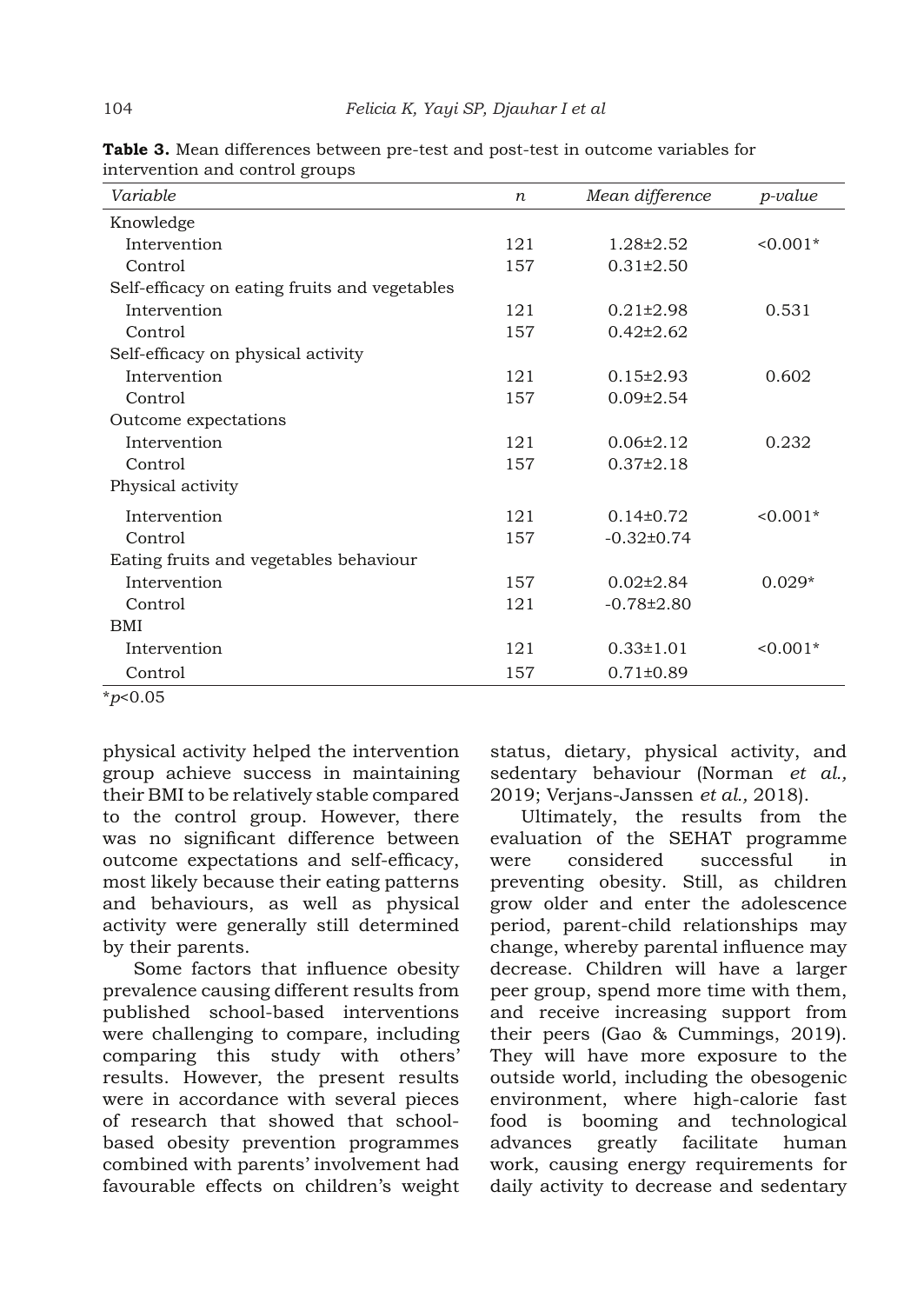lifestyle to increase. High self-efficacy on a healthy lifestyle will control their negative health behaviours, excessive eating, and weight by not consuming excessive calories. This preventive healthcare self-efficacy is shown to be one of the significant factors in obesity (Altan & Bektas, 2017). Parenting styles are also associated with a child's and adolescent's self-efficacy; therefore, a good parenting style is favourable (Loncar, 2019). Apart from healthy food and physical activity, training and providing information on good parenting is also important in school-based health promotion programmes on preventing obesity.

#### **Limitations and strengths**

The limitation of this study was the limited number of students who met the inclusion and exclusion criteria so that purposive sampling methods were used. The study also assessed the students' behaviours based on questionnaires regarding their activities during the previous week, which could risk a recall bias. In addition, behavioural assessment on eating fruits and vegetables did not include the number of servings eaten per day, but only on students' preference and frequency of eating fruits and vegetables on average per day. However, measures had been taken to reduce these shortcomings. The behavioural assessment was conducted by a facilitator, and there was no time limitation for the process. Therefore, students had ample time to recall their activities in the past week.

Moreover, this was the first study in Indonesia that assessed the intervention programme, not only on knowledge, but also on behaviour and self-efficacy in children themselves, as well as in their parents.

## **CONCLUSION**

The five months school-based intervention SEHAT programme for obesity prevention in fourth and fifthgrade primary school students was effective in increasing knowledge and giving positive influence on students' manners about the importance of healthy food and physical activity for preventing obesity in North Jakarta, Indonesia.

#### **Acknowledgement**

We would like to express our gratitude to the school principals and teachers who participated in this study. We would also like to appreciate Yohana Prastyanti Dhitardewi and Pricilia Friska for the assistance they offered.

#### **Authors' contributions**

FK, principal investigator, conceptualised and designed the study, prepared the draft of the manuscript, led the data collection and did data analysis; YSP, involved in study project, gave input for data analysis, reviewed the manuscript; DI, gave input in study design and data collection, and reviewed the manuscript; FTD, conceptualised and designed the study, analysed data results, reviewed the manuscript.

#### **Conflict of interest**

The authors declare that there is no conflict of interest.

#### **References**

- Altan SS & Bektas M (2017). The effects of parental feeding styles, children's selfefficacy, and social anxiety on adolescent obesity. *Rev de Nutr* 30:759–769. https://doi. org/10.1590/1678-98652017000600008
- Biener A, Cawle J & Meyerhoefer C (2017). The high and rising costs of obesity to the US health care system. *J Gen Intern Med 32* (Suppl 1): 6–8. https://doi.org/10.1007/s11606-016- 3968-8
- Direktorat Jenderal Pendidikan Dasar (2014). *Pedoman Pelaksanaan UKS di Sekolah*. Kementerian Pendidikan dan Kebudayaan RI, Jakarta.
- Fertman CI & Allensworth DD (Eds.) (2010). *Health promotion programs: From theory to practice*. Jossey-Bass, San Francisco.